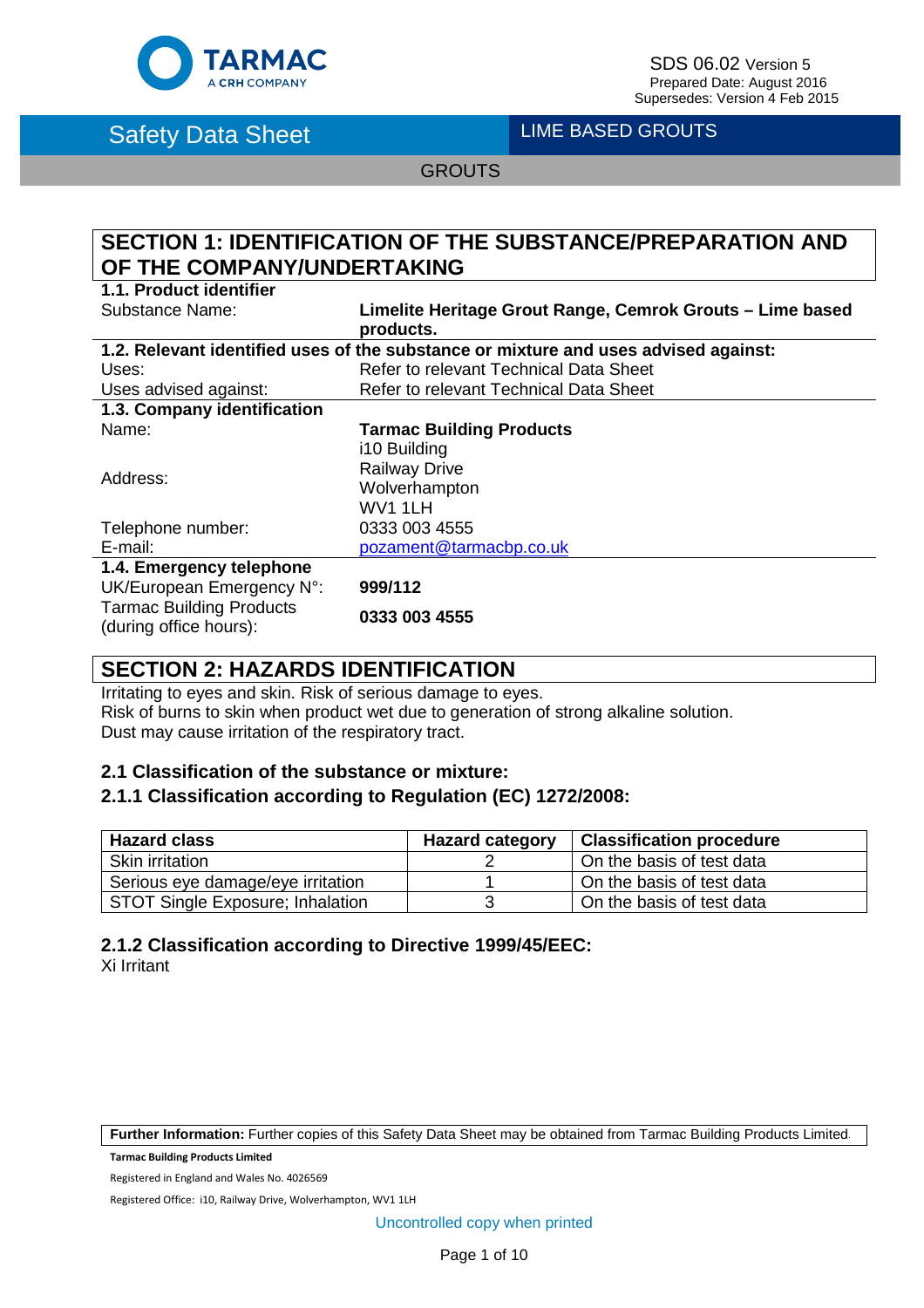## **2.2 Label elements**

## **2.2.1 Labelling according to Regulation (EC) 1272/2008:**

Signal word: Danger Hazard pictogram:



#### Hazard statements:

H318: Causes serious eye damage H315: Causes skin irritation H335: May cause respiratory irritation

#### Precautionary statements:

P102: Keep out of reach of children P280: Wear protective gloves/protective clothing/eye protection/face protection P305+P351+P310: IF IN EYES: Rinse cautiously with water for several minutes. Immediately call a POISEN CENTRE or doctor/physician P302+P352: IF ON SKIN: Wash with plenty of water P261: Avoid breathing dust/spray P304+P340: IF INHALED: Remove victim to fresh air and keep at rest in a position comfortable for breathing

#### P501: Dispose of contents/container according to local regulations

#### **2.2.2 Labelling according to Directive 1999/45/EEC:**

Signal word: Xi - Irritant Hazard pictogram:



Risk phrases: R37/38: Irritating to respiratory system and skin R41: Risk of serious damage to eyes Safety phrases: S2: Keep out of reach of children S25: Avoid contact with eyes S26: In case of contact with eyes, rinse immediately with plenty of water and seek medical advice. S37: Wear suitable gloves and S39: Wear eye/face protection

#### **2.3 Other hazards**

The product does not meet the criteria for PBT or vPvB substance.

Lime based products can cause serious and permanent damage to the eyes.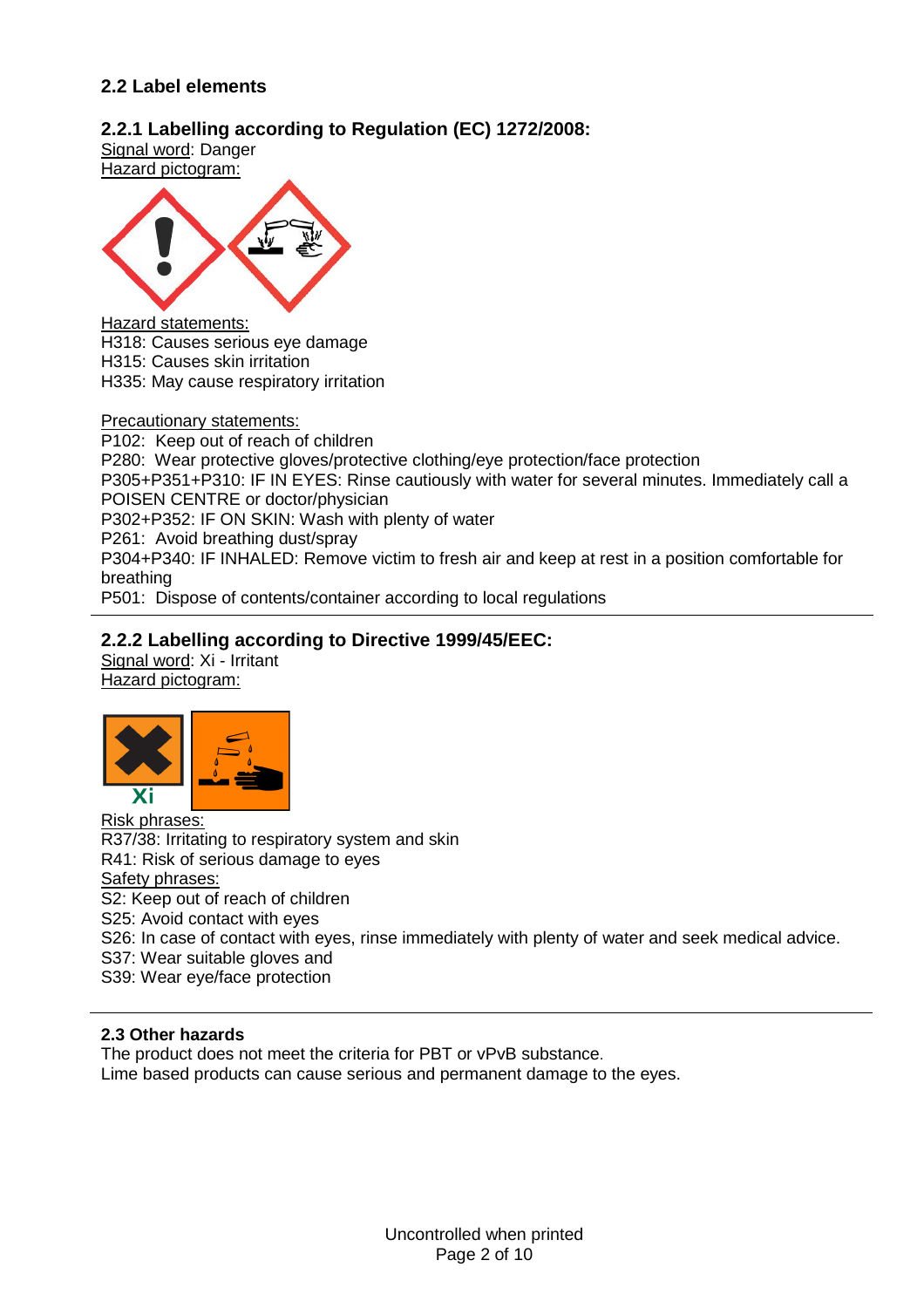# **SECTION 3: COMPOSITION / INFORMATION ON INGREDIENTS**

## **3.2 Mixtures:**

Refer to the specific product data sheet for specific ingredients.

#### Under CLP EC 1272/2008

| 8000 BE EVILLE                      |          |         |                |           |                                                                        |                                                                                |
|-------------------------------------|----------|---------|----------------|-----------|------------------------------------------------------------------------|--------------------------------------------------------------------------------|
| Ingredient                          | %        | Reach   | <b>CAS No.</b> | EC No.    | <b>CLP Hazard</b>                                                      | <b>Hazard Statements</b>                                                       |
|                                     |          | Reg No. |                |           | Category                                                               |                                                                                |
| <b>Hydrated Lime</b><br>$-$ Calcium | $5 - 15$ | TBA     | 1305-62-<br>0  | 215-137-3 | $(1)$ STOT SE 3                                                        | $(1)$ H335 – May cause<br>respiratory irritation.                              |
| dihydroxide                         |          |         |                |           | (2) Skin irritation 2<br>(3) Serious eye<br>damage/eye<br>irritation 1 | (2) H315 - Causes skin irritation<br>$(3)$ H318 – Causes serious eye<br>damage |

#### Under DPD EC1999/45

| Ingredient                                  | %        | Reach<br>Rea No. | <b>CAS No.</b> | EC No.    | <b>Symbol</b> | <b>Risk Phrase</b>                                                                               |
|---------------------------------------------|----------|------------------|----------------|-----------|---------------|--------------------------------------------------------------------------------------------------|
| Hydrated Lime<br>$-$ Calcium<br>dihydroxide | $5 - 15$ | <b>TBA</b>       | 1305-62-       | 215-137-3 | Xi - Irritant | R37/38 – Irritating to respiratory<br>system and skin<br>R41 – Risk of serious damage to<br>eves |

# **SECTION 4: FIRST AID MEASURES**

## **4.1 Description of first aid measures:**

#### 4.1.1 Routes of exposure;

| <b>Inhalation (dust)</b> | Move to fresh air. Dust in throat and nasal passages should clear<br>spontaneously. Seek medical attention if irritation persists or later develops<br>or if discomfort, coughing or other symptoms persist                                                                                                                                                                                                                                                                         |
|--------------------------|-------------------------------------------------------------------------------------------------------------------------------------------------------------------------------------------------------------------------------------------------------------------------------------------------------------------------------------------------------------------------------------------------------------------------------------------------------------------------------------|
| Eye contact              | Lime based products can cause serious and permanent damage to the<br>eyes therefore speed is essential. Immediately wash eyes with plenty of<br>eyewash solution or running water, holding eyelids apart for 15 minutes. Do<br>not rub eyes in order to avoid possible cornea damage as a result of<br>mechanical stress. Always seek immediate further specialist medical/eye<br>specialist attention to check that all particles have been removed and<br>examine eye for damage. |
| <b>Skin contact</b>      | Remove affected clothing, footwear, watches, jewellery etc. Wash skin with<br>soap and water immediately. Wash contaminated clothing before re-use.<br>Seek medical attention if irritation occurs.                                                                                                                                                                                                                                                                                 |
| Ingestion                | Immediately rinse mouth and drink plenty of water. Do not induce vomiting.<br>Seek immediate medical advice if person becomes uncomfortable. Show<br>the container or label used.                                                                                                                                                                                                                                                                                                   |

#### **4.2 Most important symptoms and effects, both acute and delayed;**

Calcium dihydroxide is not acutely toxic via the oral, dermal, or inhalation route. The substance is classified as irritating to skin and the respiratory tract, and entails a risk of serious damage to the eye. There is no concern for adverse systemic effects because local effects (pH effect) are the major health hazard.

#### **4.3 Indication of any immediate medical attention and special treatment needed;**

When contacting further medical advise. Show container, label or this SDS sheet.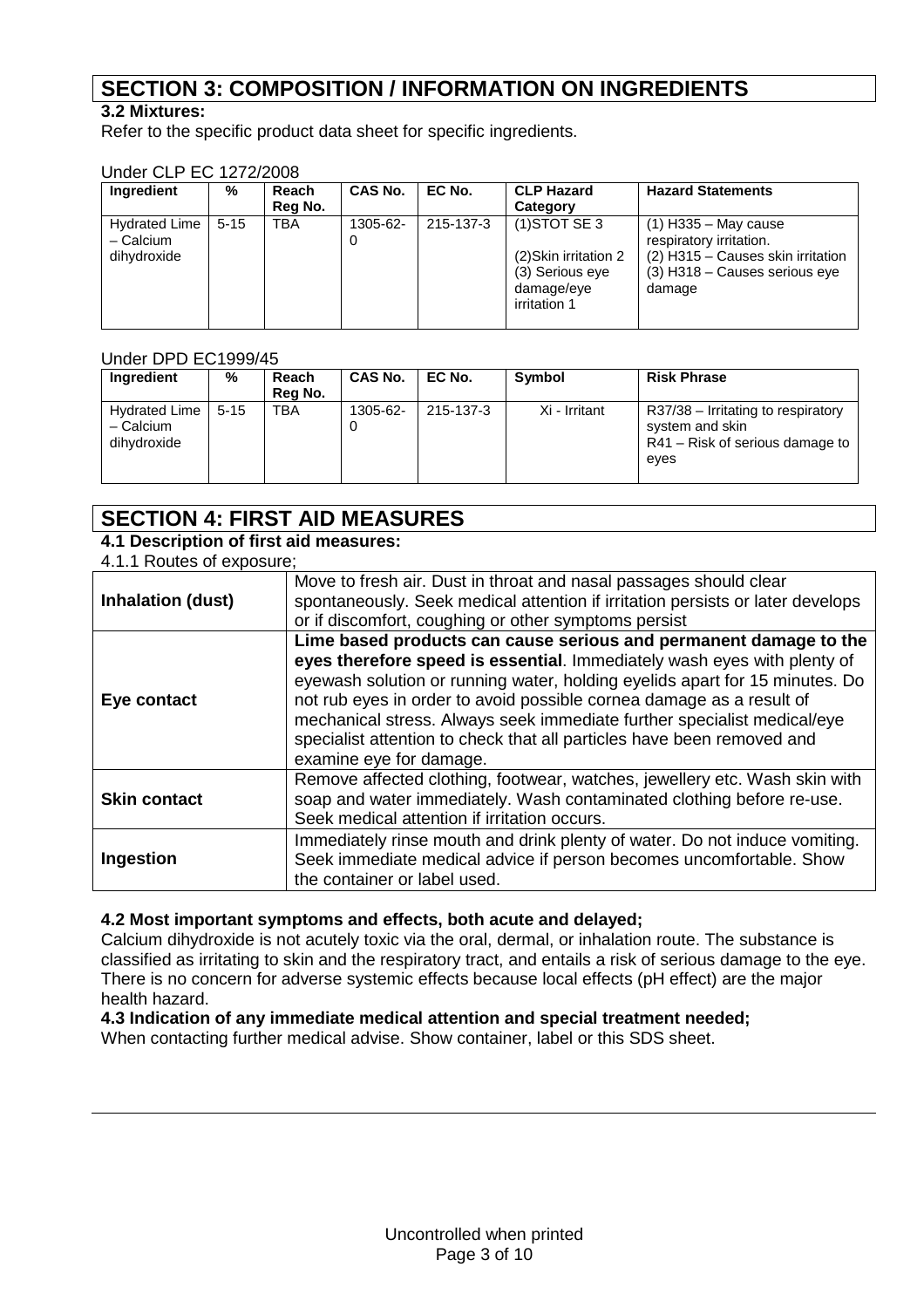# **SECTION 5: FIRE-FIGHTING MEASURES**

## **5.1 Extinguishing media:**

5.1.2 Suitable extinguishing media;

The product is not combustible. Use a dry powder, foam or  $CO<sub>2</sub>$  fire extinguisher to extinguish the surrounding fire. Use extinguishing measures that are appropriate to local circumstances and the surrounding environment.

5.1.3 Unsuitable extinguishing media;

None identified.

## **5.2 Special hazards arising from the substance or mixture:**

None identified

**5.3 Advice for fire fighters:**

None identified

# **SECTION 6: ACCIDENTAL RELEASE MEASURES**

**6.1. Personal precautions, protective equipment and emergency procedures:**

6.1.1. For Non-emergency personnel;

Wear suitable protective equipment (see section 8).

6.1.2 For emergency responders; N/a

#### **6.2 Environmental precautions:**

Do not wash product down sewage and drainage systems or into bodies of water (e.g. streams).

#### **6.3 Methods and material for containment and cleaning up:**

## **Dry product;**

Use cleanup methods such as vacuum cleaning-up or vacuum extraction fitted with EPA/HEPA air filters which do not cause airborne dispersion. Never use compressed air.

Alternatively, wipe-up the dust by mopping, wet brushing or by using water spray or hoses (fine mist to avoid duct becoming airborne) and remove slurry.

If not possible, remove by slurrying with water (see wet product).

If only dry cleaning by brushing can be done, ensure all appropriate personel wear correct PPE including dust mask and eye protection at all times (see section 8).

Avoid inhalation of dust and place in a container and dispose of as detailed in section 13.

### **Wet product:**

Clean up wet material and place in container or controlled location. Allow material to dry and solidify before disposal as detailed in section 13.

#### **6.4 Reference to other sections:**

For more information on exposure controls/personal protection or disposal considerations, please check section 8 and 13 and the Appendix of this safety data sheet.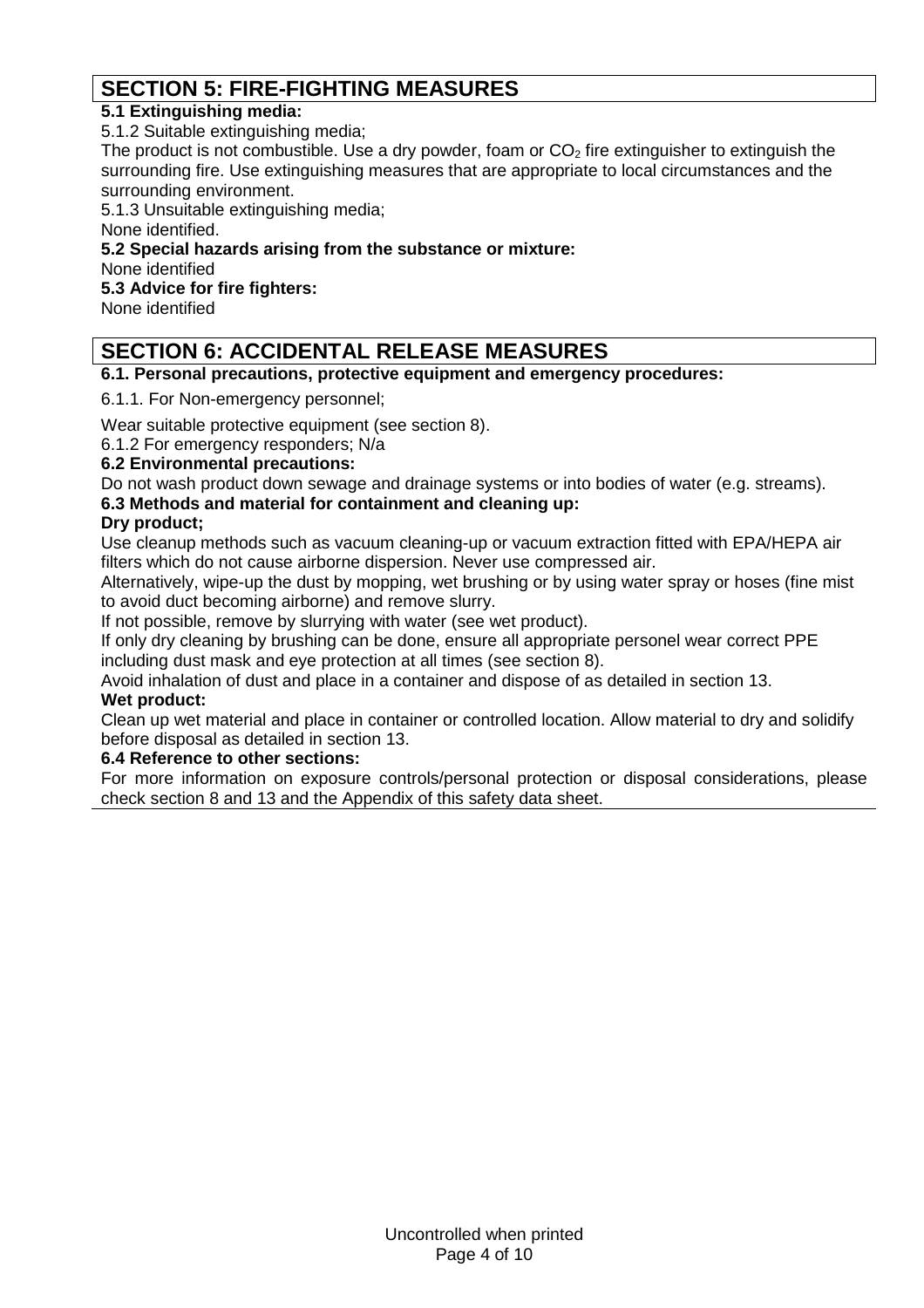# **SECTION 7: HANDLING AND STORAGE**

## **7.1 Precautions for safe handling:**

7.1.1 Protective Measures;

Avoid contact with skin and eyes. Wear protective equipment (refer to section 8 of this safety data sheet). Do not wear contact lenses when handling this product. It is also advisable to have individual pocket eyewash. Keep dust levels to a minimum. Minimise dust generation. Enclose dust sources, use exhaust ventilation (dust collector at handling points). Handling systems should preferably be enclosed. When handling bags usual precautions should be paid to the risks outlined in the Council Directive 90/269/EEC.

7.1.2 Advice on general occupational hygiene;

Avoid inhalation or ingestion and contact with skin and eyes. General occupational hygiene measures are required to ensure safe handling of the substance. These measures involve good personal and housekeeping practices (i.e. regular cleaning with suitable cleaning devices), no drinking, eating and smoking at the workplace. Shower and change clothes at end of work shift. Do not wear contaminated

clothing at home.

#### **7.2 Conditions for safe storage, including any incompatibilities:**

The substance should be stored under dry conditions. Any contact with air and moisture should be avoided. Bulk storage should be in purpose–designed silos. Keep away from acids, significant quantities of paper, straw, and nitro compounds. Keep out of reach of children. Do not use aluminium for transport or storage if there is a risk of contact with water.

#### **7.3 Specific end use(s):**

No additional information for the specific end users.

# **SECTION 8: EXPOSURE CONTROLS / PERSONAL PROTECTION**

#### **8.1 Control parameters:**

SCOEL recommendation (SCOEL/SUM/137 February 2008; see Section 16.6): Occupational Exposure Limit (OEL), 8 h TWA: 1 mg/m<sup>3</sup> respirable dust of calcium dihydroxide Short-term exposure limit (STEL), 15 min: 4 mg/m<sup>3</sup> respirable dust of calcium dihydroxide PNEC aqua = 490 μg/l PNEC soil/groundwater = 1080

The following Workplace Exposure Limits (WEL's) for airborne dust are given in HSF Guidance Note FH40.

| dust are given in HSE Guidance Note EH40. |                            |              |
|-------------------------------------------|----------------------------|--------------|
| Total dust -                              | W.E.L. $10\,\text{mg/m}^3$ | 8 Hrs T.W.A. |
| Respirable dust -                         | W.E.L. $4mg/m3$            | 8 Hrs T.W.A  |

W.E.L. = Workplace Exposure Limit

T.W.A. = Time Weighted Average

#### **8.2 Exposure controls:**

To control potential exposures, generation of dust should be avoided. Further, appropriate protective equipment is recommended. Eye protection equipment (e.g. goggles or visors) must be worn, unless potential contact with the eye can be excluded by the nature and type of application (i.e. closed process). Additionally, face protection, protective clothing and safety shoes are required to be worn.

8.2.1 Appropriate engineering controls;

If user operations generate dust, use process enclosures, local exhaust ventilation, or other engineering controls to keep airborne dust levels below recommended exposure limits.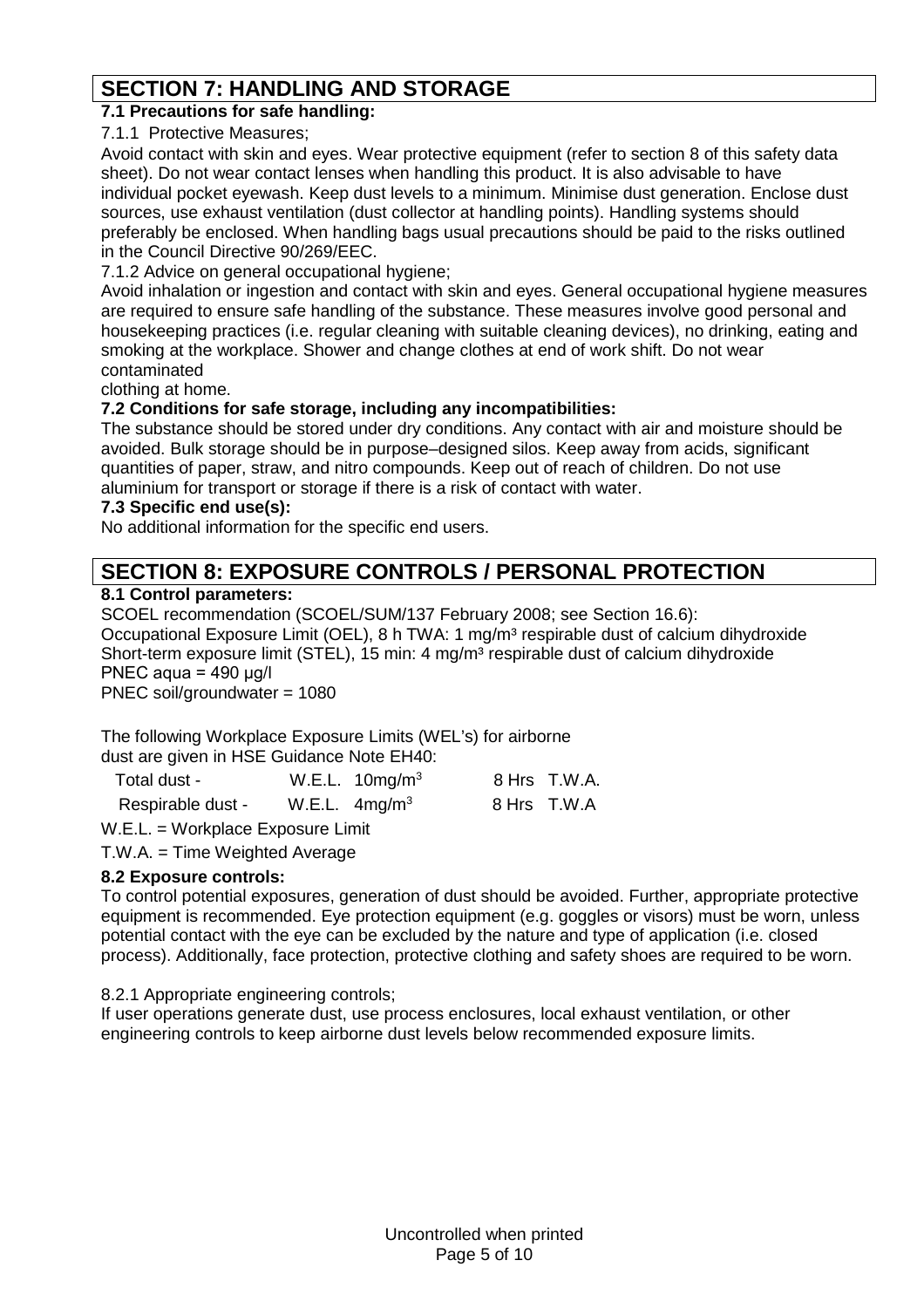# **8.2.2: Individual protection measures, such as personal protective equipment:**

|                                                              |                      | 0.2.2. Murviuudi protection measures, such as personal protective equipment. |
|--------------------------------------------------------------|----------------------|------------------------------------------------------------------------------|
| 8.2.2.1: Eye/face protection                                 |                      | Lime based products can cause serious and permanent                          |
|                                                              |                      | damage to the eyes.                                                          |
|                                                              |                      | Do not wear contact lenses. For powders,                                     |
|                                                              |                      | tight fitting goggles with side shields, or wide                             |
|                                                              |                      | vision full goggles. It is also advisable to have                            |
|                                                              |                      | individual pocket eyewash.                                                   |
| 8.2.2.2: Skin protection                                     |                      | Overalls and/or long-sleeved jackets and full length                         |
|                                                              |                      | trousers should be worn to protect skin from contact with                    |
|                                                              |                      | wet products. Outer clothing should be waterproof if                         |
|                                                              |                      | contact with wet product is likely. Wear impermeable                         |
|                                                              |                      | boots to protect feet. Safety wellington boots should be                     |
|                                                              |                      | worn if working with wet product, with waterproof trousers                   |
|                                                              |                      | pulled over them to help prevent product entering the                        |
|                                                              |                      | boots. If the product saturates clothing, or enters gloves or                |
|                                                              |                      | boots, remove the articles immediately and wash before                       |
|                                                              |                      | wearing again.                                                               |
| 8.2.3.3: Respiratory                                         |                      | When a person is potentially exposed to dust levels above                    |
| protection                                                   |                      | exposure limits, an appropriate respirator must be used                      |
|                                                              |                      | dependant on expected exposure levels.                                       |
| 8.2.2.4: Thermal Hazards                                     |                      | The substance does not represent a thermal hazard, thus                      |
|                                                              |                      | special consideration is not required.                                       |
|                                                              |                      |                                                                              |
| 8.2.3: Environmental                                         |                      | All ventilation systems should be filtered before discharge                  |
| <b>Exposure Control</b>                                      |                      | to atmosphere. Avoid releasing to the environment.                           |
|                                                              |                      | Contain the spillage. Any large spillage into watercourses                   |
|                                                              |                      | must be alerted to the regulatory authority responsible for                  |
|                                                              |                      | Environmental protection or other regulatory body.                           |
|                                                              |                      | <b>SECTION 9: PHYSICAL AND CHEMICAL PROPERTIES</b>                           |
| 9.1.1 Information on basic physical and chemical properties: |                      |                                                                              |
| Appearance:                                                  |                      | Wet Product - a semi-solid state.                                            |
|                                                              |                      | Dry Product $-$ a powder form.                                               |
| Odour:                                                       | Slight, earthy odour |                                                                              |
| Odour threshold:                                             | N/a                  |                                                                              |
| pH:                                                          | Typical 12-14        |                                                                              |
| Melting point:                                               | N/a                  |                                                                              |
| Boiling point:                                               | N/a                  |                                                                              |
| Flash point:                                                 | N/a                  |                                                                              |
| Evaporation rate:                                            | N/a                  |                                                                              |
| Flammability:                                                | Non flammable        |                                                                              |
| Explosive limits:                                            | Non explosive        |                                                                              |
| Vapour pressure:                                             | N/a                  |                                                                              |
| Vapour density:                                              | 0 at 20°C            |                                                                              |
| Relative density:                                            | 3.0 (typical)        |                                                                              |
| Solubility in water:                                         |                      | Some components sparingly soluble                                            |
| Partition coefficient:                                       | N/a                  |                                                                              |
| Auto ignition temperature:                                   | N/a                  |                                                                              |
| Decomposition temperature:                                   | N/a                  |                                                                              |
| Viscosity:                                                   | N/a                  |                                                                              |

Oxidising properties: No oxidising properties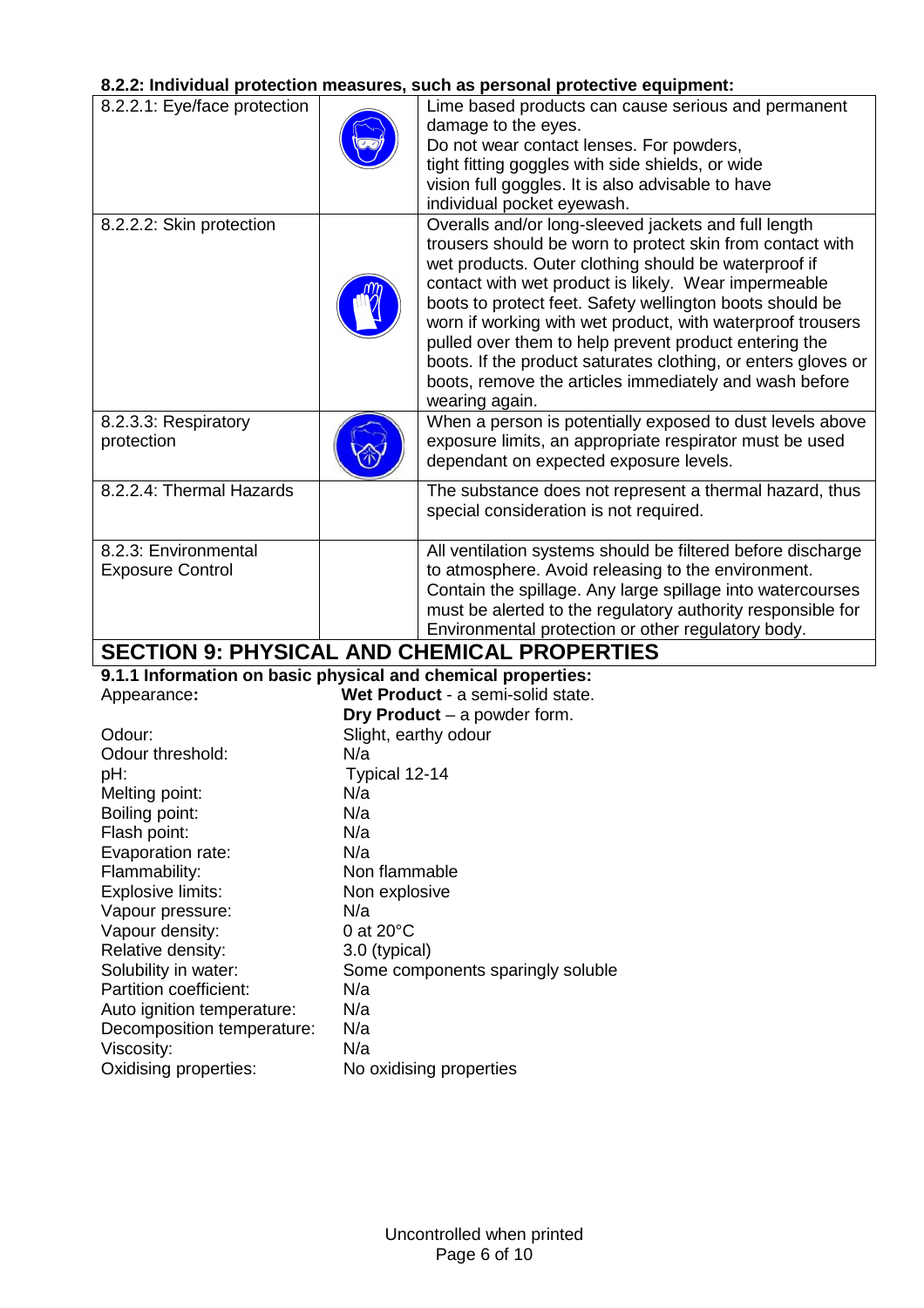# **SECTION 10: STABILITY AND REACTIVITY**

## **10.1 Reactivity:**

In aqueous media Ca(OH)2 dissociates resulting in the formation of calcium cations and hydroxyl anions (when below the limit of water solubility).

## **10.2 Chemical Stability:**

Stable product under recommended storage and handling conditions.

#### **10.3 Possibility of hazardous reactions:**

Calcium dihydroxide reacts exothermically with acids. When heated above 580 °C, calcium dihydroxide decomposes to produce calcium oxide (CaO) and water (H2O): Ca(OH)2\_CaO + H2O. Calcium oxide reacts with water and generates heat. This may cause risk to flammable material.

#### **10.4 Conditions to avoid:**

Dry Products – avoid humid conditions which may cause lump formation and loss of product quality. **10.5 Incompatible Materials:**

Calcium dihydroxide reacts exothermically with acids to form salts. Calcium dihydroxide reacts with aluminium and brass in the presence of moisture leading to the production of hydrogen.  $Ca(OH)2 + 2 Al + 6 H2O$   $Ca[Al(OH)4]2 + 3 H2$ 

### **10.6 Hazardous Decomposition Products:**

Further information: Calcium dihydroxide reacts with carbon dioxide to form calcium carbonate, which is a common material in nature.

| <b>SECTION 11. TOXICOLOGICAL INFORMATION</b> |                                                                                    |  |  |
|----------------------------------------------|------------------------------------------------------------------------------------|--|--|
| 11.1.1 Information on toxicological effects  |                                                                                    |  |  |
| <b>Toxicity endpoints</b>                    | Outcome of the effects assessment                                                  |  |  |
| Acute toxicity                               | Calcium dihydroxide is not acutely toxic.                                          |  |  |
|                                              | Oral LD50> 2000 mg/kg bw (OECD 425, rat)                                           |  |  |
|                                              | Dermal LD50> 2500 mg/kg bw (OECD 402, rabbit)                                      |  |  |
|                                              | Inhalation no data available                                                       |  |  |
|                                              | Classification for acute toxicity is not warranted.                                |  |  |
| <b>Skin</b>                                  | Calcium dihydroxide is irritating to skin (in vivo, rabbit). Based on              |  |  |
| corrosion/irritation                         | experimental results, calcium dihydroxide requires classification as irritating    |  |  |
|                                              | to skin [R38, irritating to skin; Skin Irrit 2 (H315 - Causes skin irritation)].   |  |  |
| Serious eye                                  | Calcium dihydroxide entails a risk of serious damage to the eye                    |  |  |
| damage/irritation                            | corrosion (eye irritation studies (in vivo, rabbit). Based on experimental         |  |  |
|                                              | results, calcium                                                                   |  |  |
|                                              | dihydroxide requires classification as severely irritating to the eye [R41, Risk]  |  |  |
|                                              | of serious damage to eye; Eye Damage 1 (H318 - Causes serious eye                  |  |  |
|                                              | Damage).                                                                           |  |  |
| Respiratory or skin                          | No data available.                                                                 |  |  |
| sensitisation                                | Calcium dihydroxide is considered not to be a skin sensitiser, based on the        |  |  |
|                                              | nature of the effect (pH shift) and the essential requirement of calcium for       |  |  |
|                                              | human nutrition.                                                                   |  |  |
|                                              | Classification for sensitisation is not warranted.                                 |  |  |
| Repeated dose                                | Based on available data, the classification criteria are not met                   |  |  |
| toxicity<br>Germ cell                        |                                                                                    |  |  |
|                                              | Based on available data, the classification criteria are not met                   |  |  |
| mutagenicity<br>Carcinogenicity              | Calcium (administered as Ca-lactate) is not carcinogenic (experimental             |  |  |
|                                              | result, (rat).                                                                     |  |  |
|                                              |                                                                                    |  |  |
|                                              | The pH effect of calcium dihydroxide does not give rise to a carcinogenic<br>risk. |  |  |
|                                              | Human epidemiological data support lack of any carcinogenic potential of           |  |  |
|                                              | calcium dihydroxide. Classification for carcinogenicity is not warranted.          |  |  |
|                                              |                                                                                    |  |  |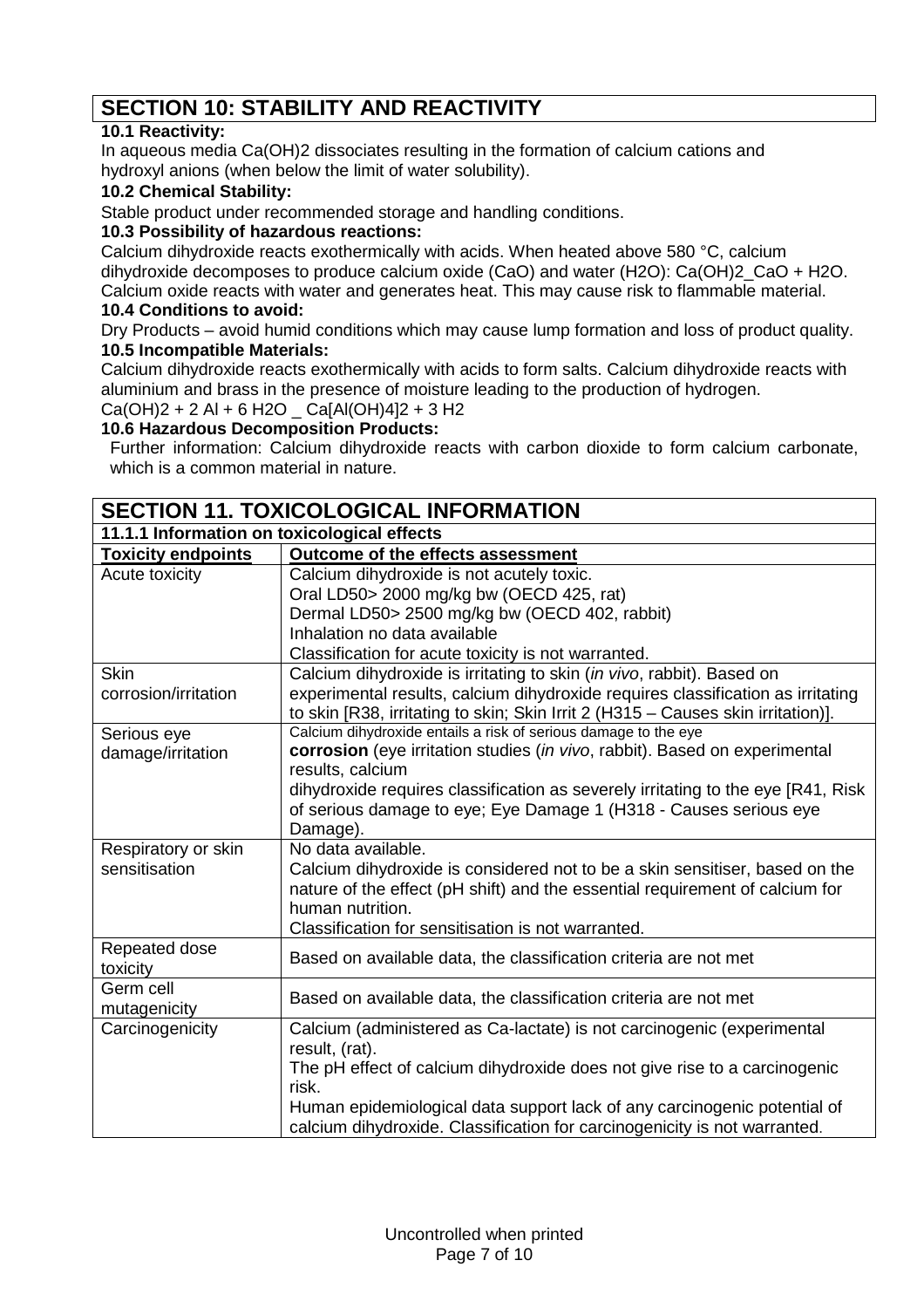| <b>Toxicity for</b><br>reproduction | Based on available data, the classification criteria are not met                                                                                                                                                                                                                                                                                                                                                                                                                                                                                                                                                                                                                                                                                                                                                                      |
|-------------------------------------|---------------------------------------------------------------------------------------------------------------------------------------------------------------------------------------------------------------------------------------------------------------------------------------------------------------------------------------------------------------------------------------------------------------------------------------------------------------------------------------------------------------------------------------------------------------------------------------------------------------------------------------------------------------------------------------------------------------------------------------------------------------------------------------------------------------------------------------|
| STOT - single<br>exposure           | Dust exposure may irritate the throat and respiratory tract. Coughing,<br>sneezing, and shortness of breath may occur following exposures in excess<br>of occupational exposure limits. As summarised and evaluated in the<br>SCOEL recommendation (Anonymous, 2008), based on human data<br>calcium dihydroxide is classified as irritating to the respiratory system [R37,<br>Irritating to respiratory system; STOT SE 3 (H335)                                                                                                                                                                                                                                                                                                                                                                                                    |
|                                     | - May cause respiratory irritation)].                                                                                                                                                                                                                                                                                                                                                                                                                                                                                                                                                                                                                                                                                                                                                                                                 |
| STOT - repeated<br>exposure         | Toxicity of calcium via the oral route is addressed by upper intake levels<br>(UL) for adults determined by the Scientific Committee on Food (SCF),<br>being $UL = 2500$ mg/d, corresponding to 36 mg/kg bw/d (70 kg person) for<br>calcium.<br>Toxicity of Ca(OH)2 via the dermal route is not considered as relevant in<br>view of the anticipated insignificant absorption through skin and due to local<br>irritation as the primary health effect (pH shift).<br>Toxicity of Ca(OH)2 via inhalation (local effect, irritation of mucous<br>membranes) is addressed by an 8-h TWA determined by the Scientific<br>Committee on Occupational Exposure Limits (SCOEL) of 1 mg/m <sup>3</sup> respirable<br>dust (see Section 8.1).<br>Therefore, classification of Ca(OH)2 for toxicity upon prolonged exposure is<br>not required. |
| Aspiration hazard                   | Calcium hydroxide is not known to present an aspiration hazard.                                                                                                                                                                                                                                                                                                                                                                                                                                                                                                                                                                                                                                                                                                                                                                       |

#### **Information on likely routes of exposure:**

Contact with skin, eyes, ingestion and dust inhalation

**Symptoms relating to the physical, chemical and toxicological characteristics:**

Dust exposure may irritate the throat and respiratory tract. Coughing, sneezing, and shortness of breath may occur following exposures in excess of occupational exposure limits.

When in contact with wet skin may cause thickening, cracking or fissuring on the skin. Prolonged contact in combination with abrasion risk of severe burns.

Lime based products are severely irritating to the eyes and can cause serious permanent damage. Direct contact may cause corneal damage by mechanical stress, immediate or delayed irritation or inflammation. Direct contact will cause effects ranging from moderate irritation to chemical burns and blindness.

Long term exposure to dust can lead to the lung disease.

**Delayed and immediate effects as well as chronic effects from short and long-term exposure:** Delay in treating eye contact can lead to serious and permanent eye damage.

# **SECTION 12: ECOLOGICAL INFORMATION**

#### **12.1 Toxicity:**

Acute pH effect. Although this product is useful to correct water acidity, an excess of more than 1 g/l may be harmful to aquatic life. pH value of > 12 will rapidly decrease as result of dilution and carbonation.

#### **12.2 Persistence and Degradability:**

Not relevant as this product is an inorganic material. After hardening, it presents no toxicity risks. **12.3 Bioaccumulative potential:**

Not relevant as this product is an inorganic material. After hardening, it presents no toxicity risks. **12.4 Mobility in Soils:**

Not relevant as this product is an inorganic material. After hardening, it presents no toxicity risks. **12.5 Results of PBT and vPvB assessment:**

Not relevant as this product is an inorganic material. After hardening, it presents no toxicity risks. **12.6 Other adverse effects:**

No other adverse effects are identified.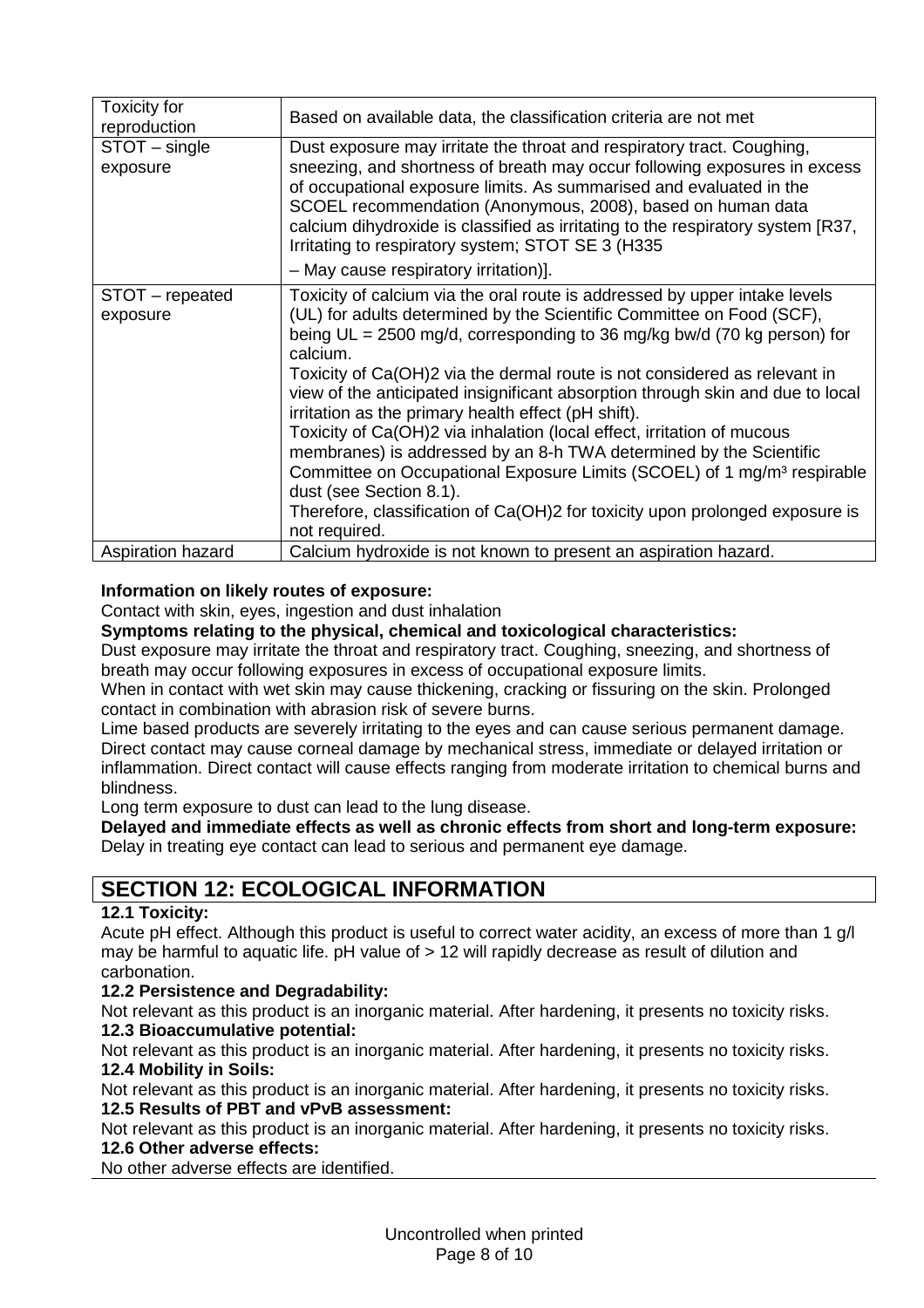# **SECTION 13: DISPOSAL CONSIDERATIONS**

**13.1 Waste treatment methods:**

#### **Product – unused residue or dry spillage;**

Pick up dry unused residue or dry spillage as is (refer to Section 6). Mark up containers. Possibly reuse depending upon shelf life considerations and the requirements to avoid dust exposure. In case of disposal, harden with water and dispose of as below.

#### **Product – slurries;**

Allow to harden, avoid entry in sewerage and drainage systems or into bodies of water. Dispose of as solid waste. This is not classed as a dangerous waste.

LoW/EWC entries; 16 03 04 - inorganic wastes containing no dangerous substances.

17 01 01 - construction and demolition wastes – concrete.

#### **Packaging;**

Completely empty, clean packaging to be disposed in accordance with local legislation.

LoW/EWC entry: 15 01 01 - waste paper and cardboard packaging (clean)

15 01 02 - plastic packaging (clean)

If packaging is contaminated;

20 03 01 – mixed municipal waste

# **SECTION 14: TRANSPORT INFORMATION**

These products are not classified as hazardous for transport. No special precautions are needed apart from those mentioned under Section 8.

14.1 UN number – not relevant

14.2 UN proper shipping name – not relevant

14.3 Transport hazard class(es) – not relevant

14.4 Packing group – not relevant

14.5 Environmental hazards - not relevant

14.6 Special precautions for user - not relevant

14.7 Transport in bulk according to Annex II of MARPOL73/78 and the IBC Code - not relevant

# **SECTION 15: Regulatory information**

**15.1 Safety, health and environmental regulations/legislation specific for the substance:** Workplace Exposure Limits – HSE Guidance note EH40.

Control of Substances Hazardous to Health latest Regulations.

SCOEL recommendation (SCOEL/SUM/137 February 2008; see Section 16.6):

#### **15.2 Chemical Safety Assessment:**

A chemical safety assessment has not been carried out for this substance.

# **SECTION 16: OTHER INFORMATION**

**16.1 Hazard Statements:**

H318: Causes serious eye damage

H315: Causes skin irritation

H335: May cause respiratory irritation

**16.2 Precautionary Statements:**

P102: Keep out of reach of children

P280: Wear protective gloves/protective clothing/eye protection/face protection

P305+P351: IF IN EYES: Rinse cautiously with water for several minutes

P310: Immediately call a POISON CENTRE or doctor/physician

P302+P352: IF ON SKIN: Wash with plenty of soap and water

P261: Avoid breathing dust/fume/gas/mist/vapours/spray

P304+P340: IF INHALED: Remove victim to fresh air and keep at rest in a position comfortable for breathing

P501: Dispose of contents/container in accordance with current waste regulations.

Uncontrolled when printed Page 9 of 10